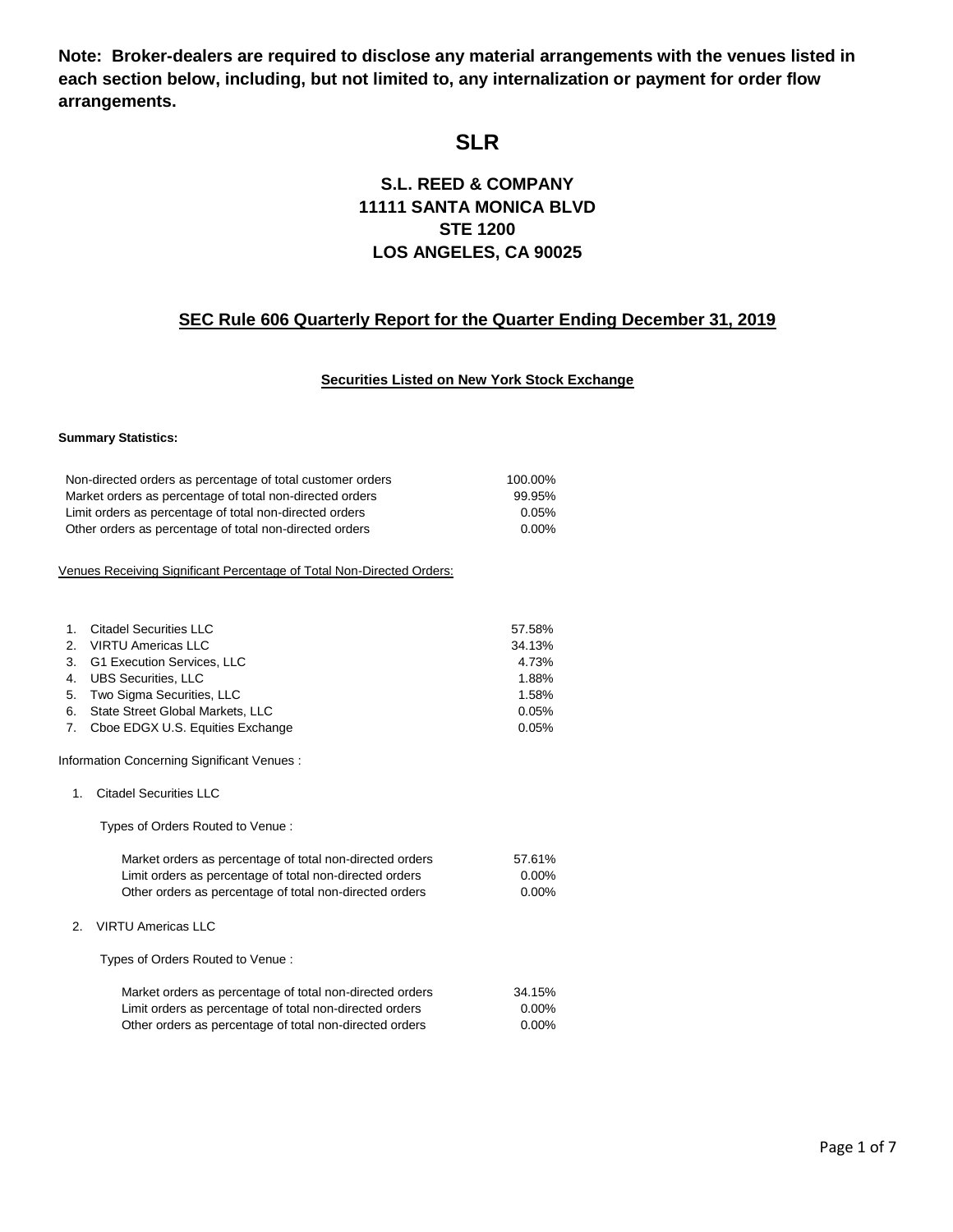#### 3. G1 Execution Services, LLC

Types of Orders Routed to Venue :

|    | Market orders as percentage of total non-directed orders<br>Limit orders as percentage of total non-directed orders<br>Other orders as percentage of total non-directed orders | 4.73%<br>0.00%<br>$0.00\%$ |
|----|--------------------------------------------------------------------------------------------------------------------------------------------------------------------------------|----------------------------|
| 4. | <b>UBS Securities, LLC</b>                                                                                                                                                     |                            |
|    | Types of Orders Routed to Venue:                                                                                                                                               |                            |
|    | Market orders as percentage of total non-directed orders<br>Limit orders as percentage of total non-directed orders<br>Other orders as percentage of total non-directed orders | 1.88%<br>0.00%<br>0.00%    |
| 5. | Two Sigma Securities, LLC                                                                                                                                                      |                            |
|    | Types of Orders Routed to Venue:                                                                                                                                               |                            |
|    | Market orders as percentage of total non-directed orders<br>Limit orders as percentage of total non-directed orders<br>Other orders as percentage of total non-directed orders | 1.58%<br>0.00%<br>0.00%    |
| 6. | State Street Global Markets, LLC                                                                                                                                               |                            |
|    | Types of Orders Routed to Venue:                                                                                                                                               |                            |
|    | Market orders as percentage of total non-directed orders<br>Limit orders as percentage of total non-directed orders<br>Other orders as percentage of total non-directed orders | 0.05%<br>0.00%<br>$0.00\%$ |
| 7. | Cboe EDGX U.S. Equities Exchange                                                                                                                                               |                            |
|    | Types of Orders Routed to Venue:                                                                                                                                               |                            |
|    | Market orders as percentage of total non-directed orders<br>Limit orders as percentage of total non-directed orders<br>Other orders as percentage of total non-directed orders | 0.00%<br>100.00%<br>0.00%  |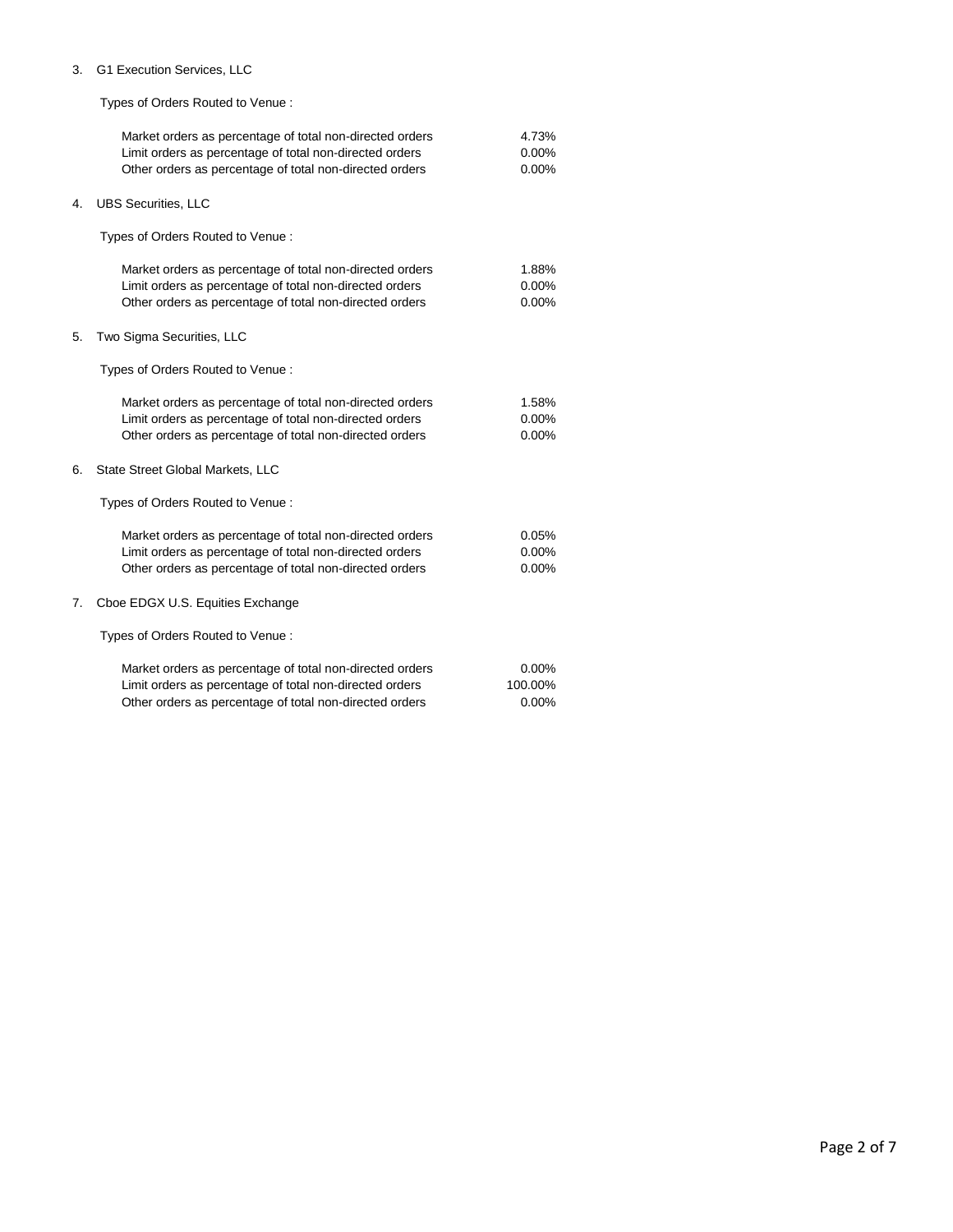### **Securities Listed on The Nasdaq Stock Market**

#### **Summary Statistics:**

|                      | Non-directed orders as percentage of total customer orders<br>Market orders as percentage of total non-directed orders<br>Limit orders as percentage of total non-directed orders<br>Other orders as percentage of total non-directed orders | 100.00%<br>99.34%<br>0.66%<br>0.00% |
|----------------------|----------------------------------------------------------------------------------------------------------------------------------------------------------------------------------------------------------------------------------------------|-------------------------------------|
|                      | Venues Receiving Significant Percentage of Total Non-Directed Orders:                                                                                                                                                                        |                                     |
| 1.<br>2.             | <b>Citadel Securities LLC</b><br><b>VIRTU Americas LLC</b>                                                                                                                                                                                   | 57.44%<br>31.49%                    |
| 3.<br>4.<br>5.<br>6. | G1 Execution Services, LLC<br>Two Sigma Securities, LLC<br><b>UBS Securities, LLC</b><br>NASDAQ Execution Services, LLC                                                                                                                      | 6.85%<br>1.84%<br>1.84%<br>0.40%    |
| 7.                   | Cboe EDGX U.S. Equities Exchange<br>Information Concerning Significant Venues:                                                                                                                                                               | 0.13%                               |
| 1.                   | <b>Citadel Securities LLC</b>                                                                                                                                                                                                                |                                     |
|                      | Types of Orders Routed to Venue:                                                                                                                                                                                                             |                                     |
|                      | Market orders as percentage of total non-directed orders<br>Limit orders as percentage of total non-directed orders<br>Other orders as percentage of total non-directed orders                                                               | 57.82%<br>$0.00\%$<br>0.00%         |
| 2.                   | <b>VIRTU Americas LLC</b>                                                                                                                                                                                                                    |                                     |
|                      | Types of Orders Routed to Venue:                                                                                                                                                                                                             |                                     |
|                      | Market orders as percentage of total non-directed orders<br>Limit orders as percentage of total non-directed orders<br>Other orders as percentage of total non-directed orders                                                               | 31.70%<br>$0.00\%$<br>$0.00\%$      |
| 3.                   | G1 Execution Services, LLC                                                                                                                                                                                                                   |                                     |
|                      | Types of Orders Routed to Venue:                                                                                                                                                                                                             |                                     |
|                      | Market orders as percentage of total non-directed orders<br>Limit orders as percentage of total non-directed orders<br>Other orders as percentage of total non-directed orders                                                               | 6.90%<br>$0.00\%$<br>$0.00\%$       |
| 4.                   | Two Sigma Securities, LLC                                                                                                                                                                                                                    |                                     |
|                      | Types of Orders Routed to Venue:                                                                                                                                                                                                             |                                     |
|                      | Market orders as percentage of total non-directed orders<br>Limit orders as percentage of total non-directed orders<br>Other orders as percentage of total non-directed orders                                                               | 1.72%<br>20.00%<br>0.00%            |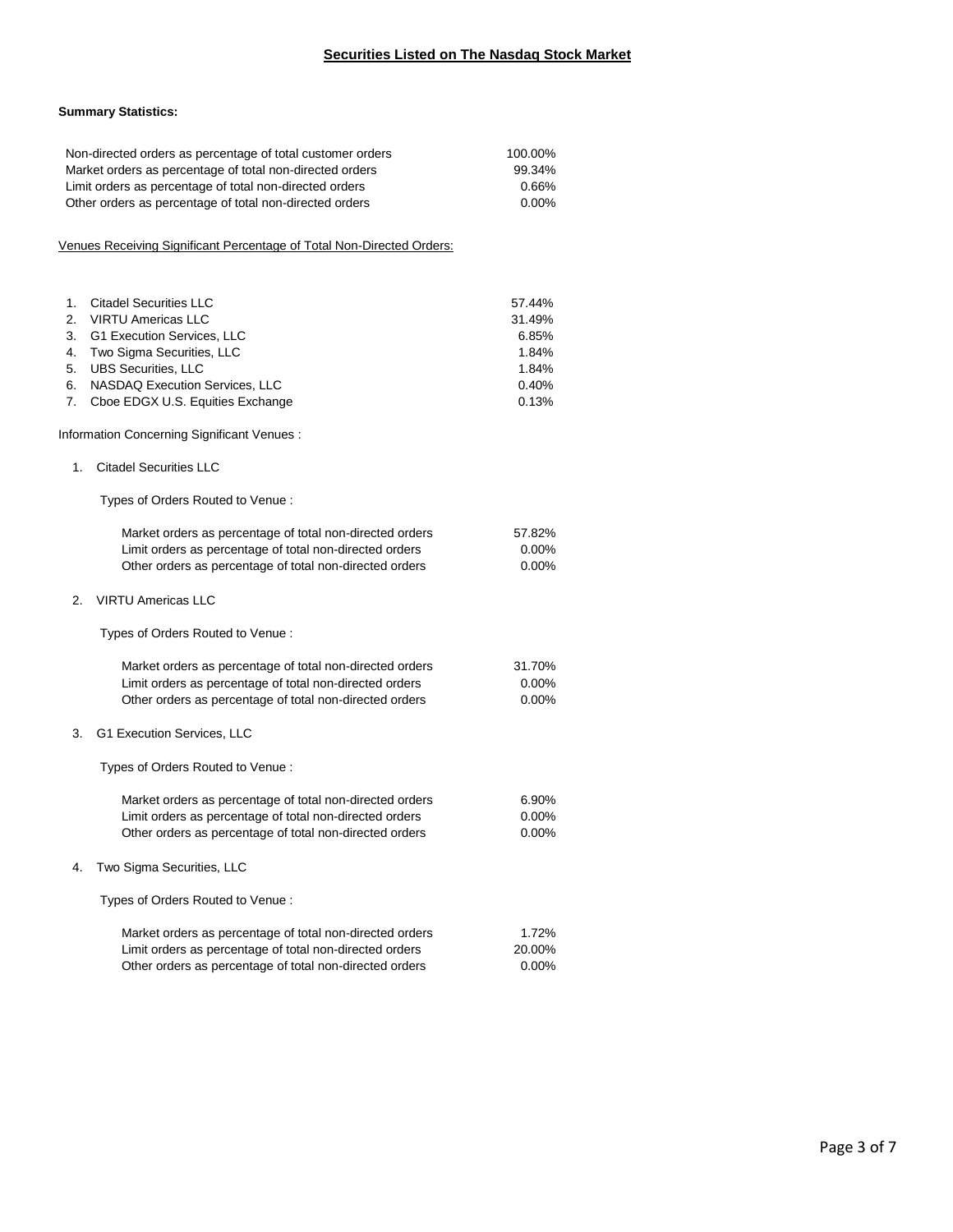#### 5. UBS Securities, LLC

Types of Orders Routed to Venue :

| Market orders as percentage of total non-directed orders | 1.86%    |
|----------------------------------------------------------|----------|
| Limit orders as percentage of total non-directed orders  | $0.00\%$ |
| Other orders as percentage of total non-directed orders  | $0.00\%$ |
| NASDAQ Execution Services, LLC<br>6.                     |          |
| Types of Orders Routed to Venue:                         |          |
| Market orders as percentage of total non-directed orders | $0.00\%$ |
| Limit orders as percentage of total non-directed orders  | 60.00%   |
| Other orders as percentage of total non-directed orders  | $0.00\%$ |
| Cboe EDGX U.S. Equities Exchange<br>7.                   |          |
| Types of Orders Routed to Venue:                         |          |
| Market orders as percentage of total non-directed orders | $0.00\%$ |
| Limit orders as percentage of total non-directed orders  | 20.00%   |
| Other orders as percentage of total non-directed orders  | $0.00\%$ |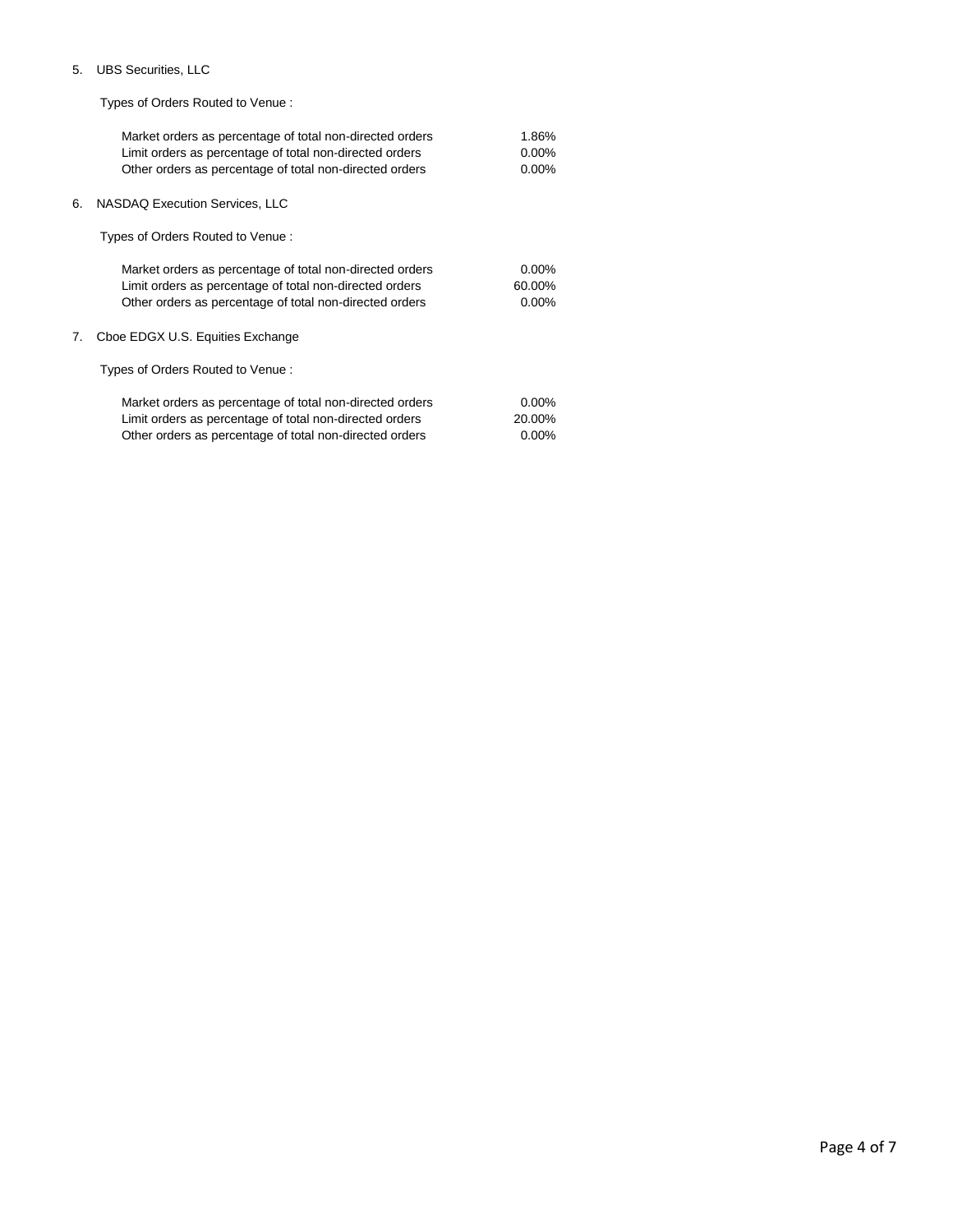#### **Summary Statistics:**

|                                        | Non-directed orders as percentage of total customer orders<br>Market orders as percentage of total non-directed orders<br>Limit orders as percentage of total non-directed orders<br>Other orders as percentage of total non-directed orders | 100.00%<br>96.30%<br>3.70%<br>0.00%                           |  |
|----------------------------------------|----------------------------------------------------------------------------------------------------------------------------------------------------------------------------------------------------------------------------------------------|---------------------------------------------------------------|--|
|                                        | Venues Receiving Significant Percentage of Total Non-Directed Orders:                                                                                                                                                                        |                                                               |  |
| 1.<br>2.<br>3.<br>4.<br>5.<br>6.<br>7. | <b>Citadel Securities LLC</b><br><b>VIRTU Americas LLC</b><br>Cboe EDGX U.S. Equities Exchange<br>G1 Execution Services, LLC<br>Two Sigma Securities, LLC<br>NASDAQ Execution Services, LLC<br><b>UBS Securities, LLC</b>                    | 49.38%<br>40.74%<br>2.47%<br>2.47%<br>2.47%<br>1.23%<br>1.23% |  |
|                                        | Information Concerning Significant Venues:                                                                                                                                                                                                   |                                                               |  |
| 1.                                     | <b>Citadel Securities LLC</b>                                                                                                                                                                                                                |                                                               |  |
|                                        | Types of Orders Routed to Venue:                                                                                                                                                                                                             |                                                               |  |
|                                        | Market orders as percentage of total non-directed orders<br>Limit orders as percentage of total non-directed orders<br>Other orders as percentage of total non-directed orders                                                               | 51.28%<br>$0.00\%$<br>0.00%                                   |  |
| 2.                                     | <b>VIRTU Americas LLC</b>                                                                                                                                                                                                                    |                                                               |  |
|                                        | Types of Orders Routed to Venue:                                                                                                                                                                                                             |                                                               |  |
|                                        | Market orders as percentage of total non-directed orders<br>Limit orders as percentage of total non-directed orders<br>Other orders as percentage of total non-directed orders                                                               | 42.31%<br>0.00%<br>0.00%                                      |  |
| 3.                                     | Cboe EDGX U.S. Equities Exchange                                                                                                                                                                                                             |                                                               |  |
|                                        | Types of Orders Routed to Venue:                                                                                                                                                                                                             |                                                               |  |
|                                        | Market orders as percentage of total non-directed orders<br>Limit orders as percentage of total non-directed orders<br>Other orders as percentage of total non-directed orders                                                               | 0.00%<br>66.67%<br>$0.00\%$                                   |  |
| 4.                                     | G1 Execution Services, LLC                                                                                                                                                                                                                   |                                                               |  |
|                                        | Types of Orders Routed to Venue:                                                                                                                                                                                                             |                                                               |  |
|                                        | Market orders as percentage of total non-directed orders<br>Limit orders as percentage of total non-directed orders<br>Other orders as percentage of total non-directed orders                                                               | 2.56%<br>0.00%<br>0.00%                                       |  |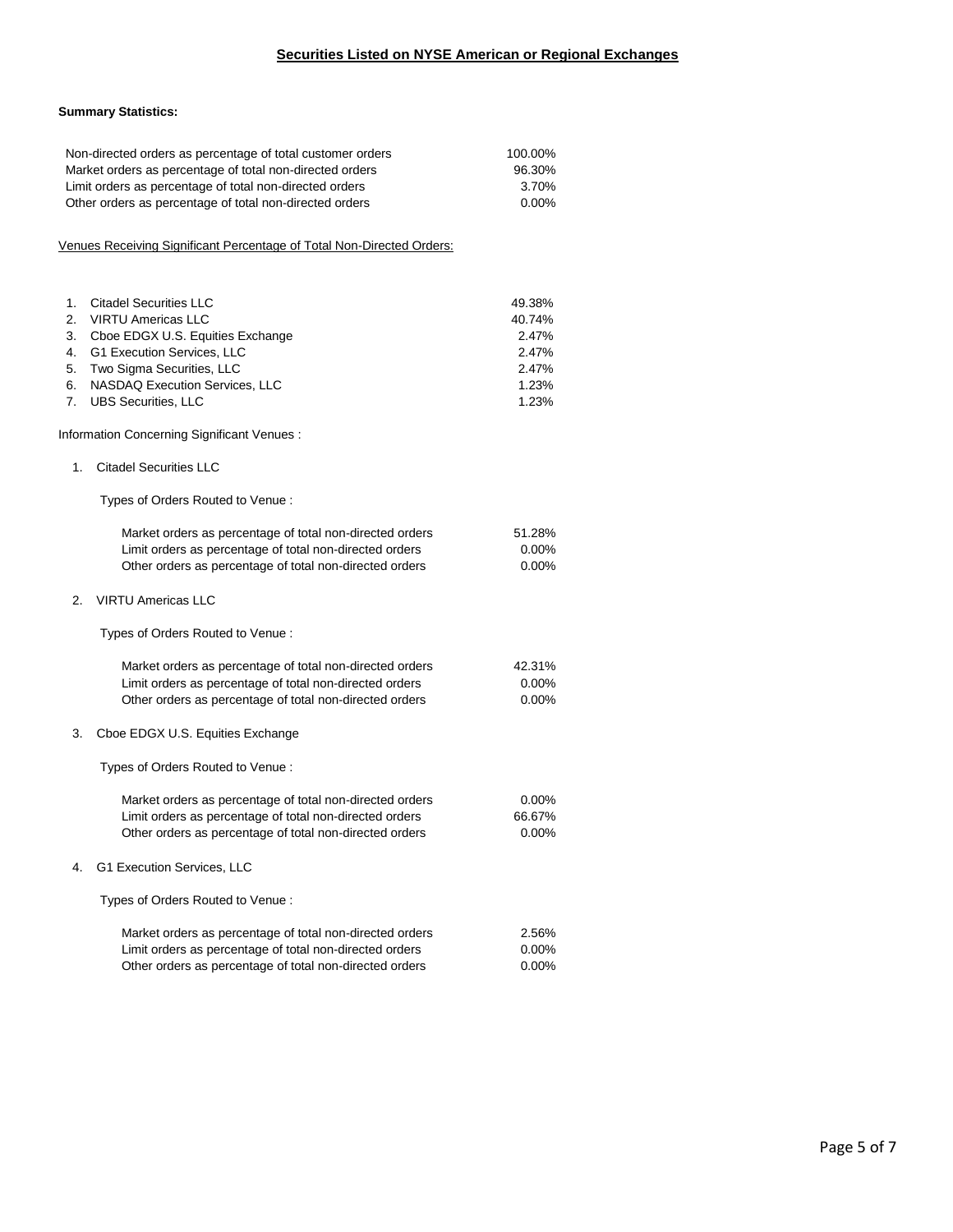#### 5. Two Sigma Securities, LLC

Types of Orders Routed to Venue :

| Market orders as percentage of total non-directed orders | 2.56%    |
|----------------------------------------------------------|----------|
| Limit orders as percentage of total non-directed orders  | $0.00\%$ |
| Other orders as percentage of total non-directed orders  | $0.00\%$ |
| 6.<br>NASDAQ Execution Services, LLC                     |          |
| Types of Orders Routed to Venue:                         |          |
| Market orders as percentage of total non-directed orders | $0.00\%$ |
| Limit orders as percentage of total non-directed orders  | 33.33%   |
| Other orders as percentage of total non-directed orders  | $0.00\%$ |
| <b>UBS Securities, LLC</b><br>7.                         |          |
| Types of Orders Routed to Venue:                         |          |
| Market orders as percentage of total non-directed orders | 1.28%    |
| Limit orders as percentage of total non-directed orders  | $0.00\%$ |

Other orders as percentage of total non-directed orders 0.00%